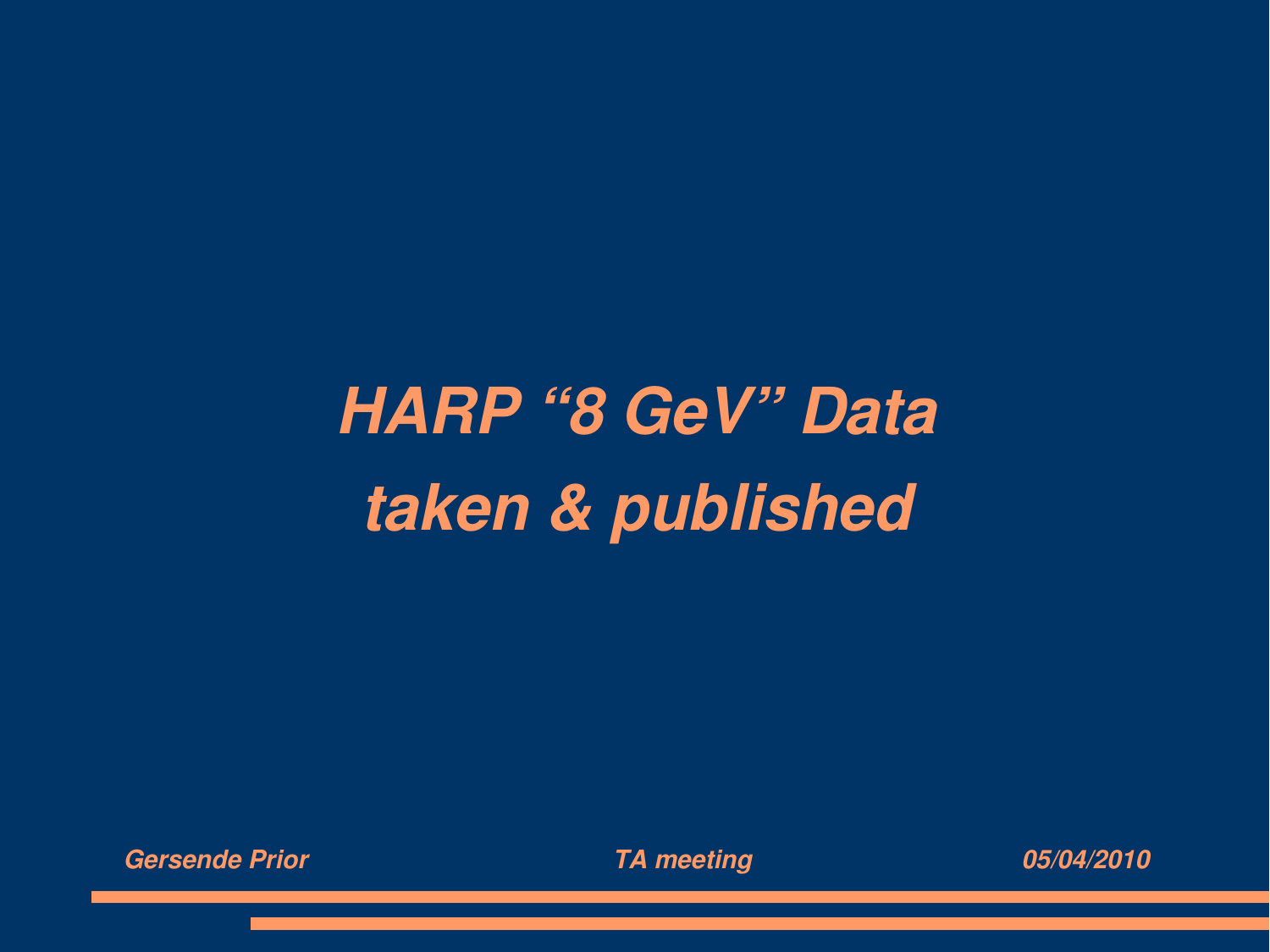## *HARP data taken*

- Momentum  $3-5-8-12$  GeV/c. Corresponds to protons of KE  $2.20 - 4.15 - 7.12 - 11.1$  GeV. Momentum known with precision to 1%.
- Positive beam (35-92% protons,  $\pi^+$ ).
- Negative beam  $(\pi, e)$ .
- Solid targets Ca-Al-Cu-Ta-Pb  $(2-5-100\%)$ I ) – Be-Sn (2-5%  $\lambda$ I  $) -$ MiniBooNE Be target 8.9 GeV/c - K2K Al 12.9 GeV/c target.
- Cryo targets H 2  $\overline{\phantom{a}}$ 2 – N 2  $-$  O 2
- Large Angle  $(100 < p < 800 \text{ MeV/c} 0.35 < \theta < 2.15 \text{ rad})$  and Forward Angle data  $(0.5 < p < 8 \text{ GeV/c} - 0.025 < \theta < 0.25 \text{ rad})$ .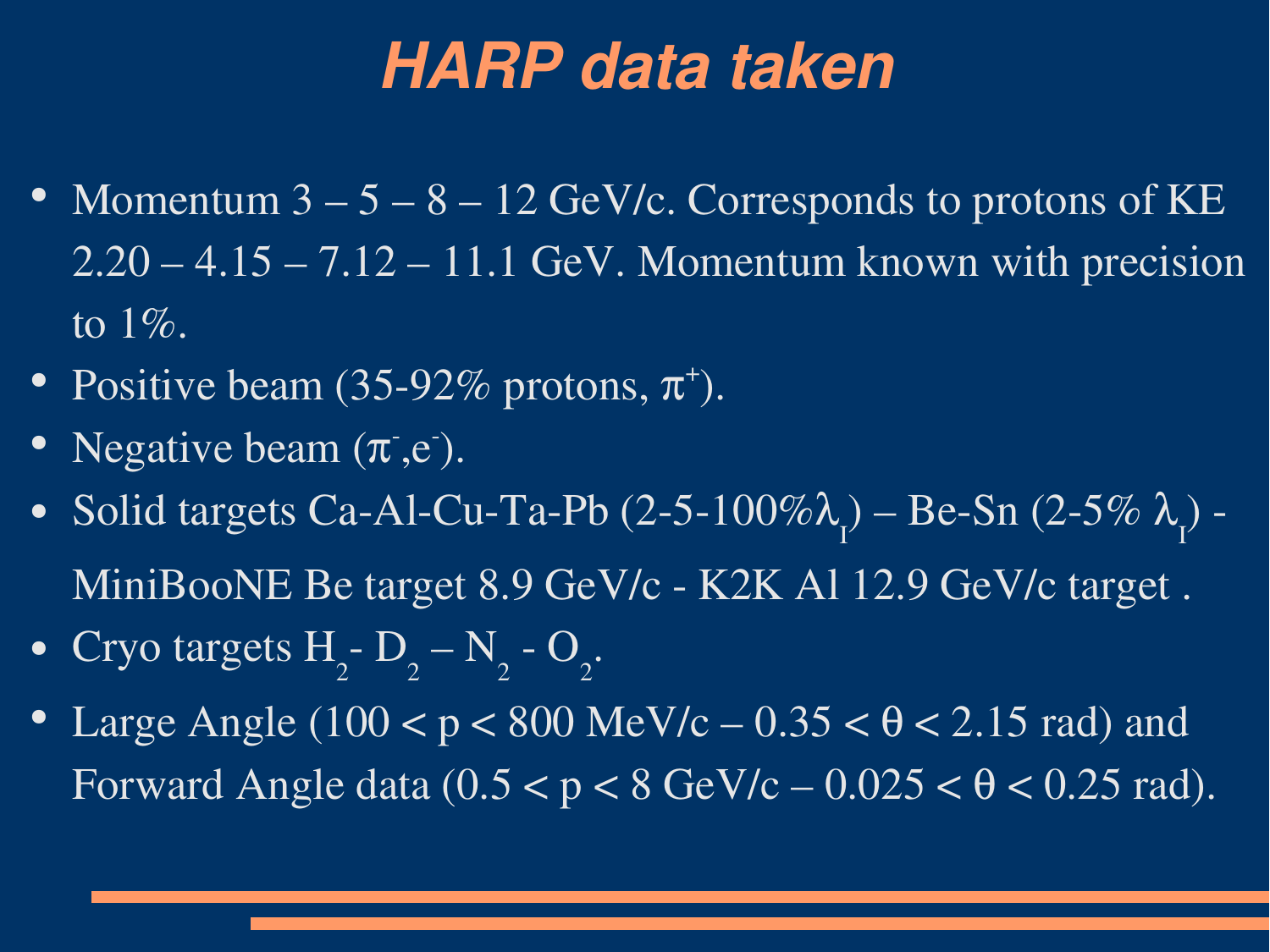## *HARP Data published*

- LA 12.9 GeV/c protons on Al  $5\%$ .
- LA 3-5-8-12 GeV/c protons on Ta  $5\%$ .
- LA 8.9 GeV/c protons on Be  $5\%$ .
- LA 3-5-8-12 GeV/c protons on C, Cu, Sn  $5\%$ .
- LA 3-5-8-12 GeV/c protons on Be, Al, Pb  $5\%$ .
- FA 12.9 GeV/c protons/pions on C 5%.
- FA 12 GeV/c protons on O 2 , N 2
- FA 3-5-8-12 GeV/c protons on Be, C, Al, Cu, Sn, Ta, Pb 5%.